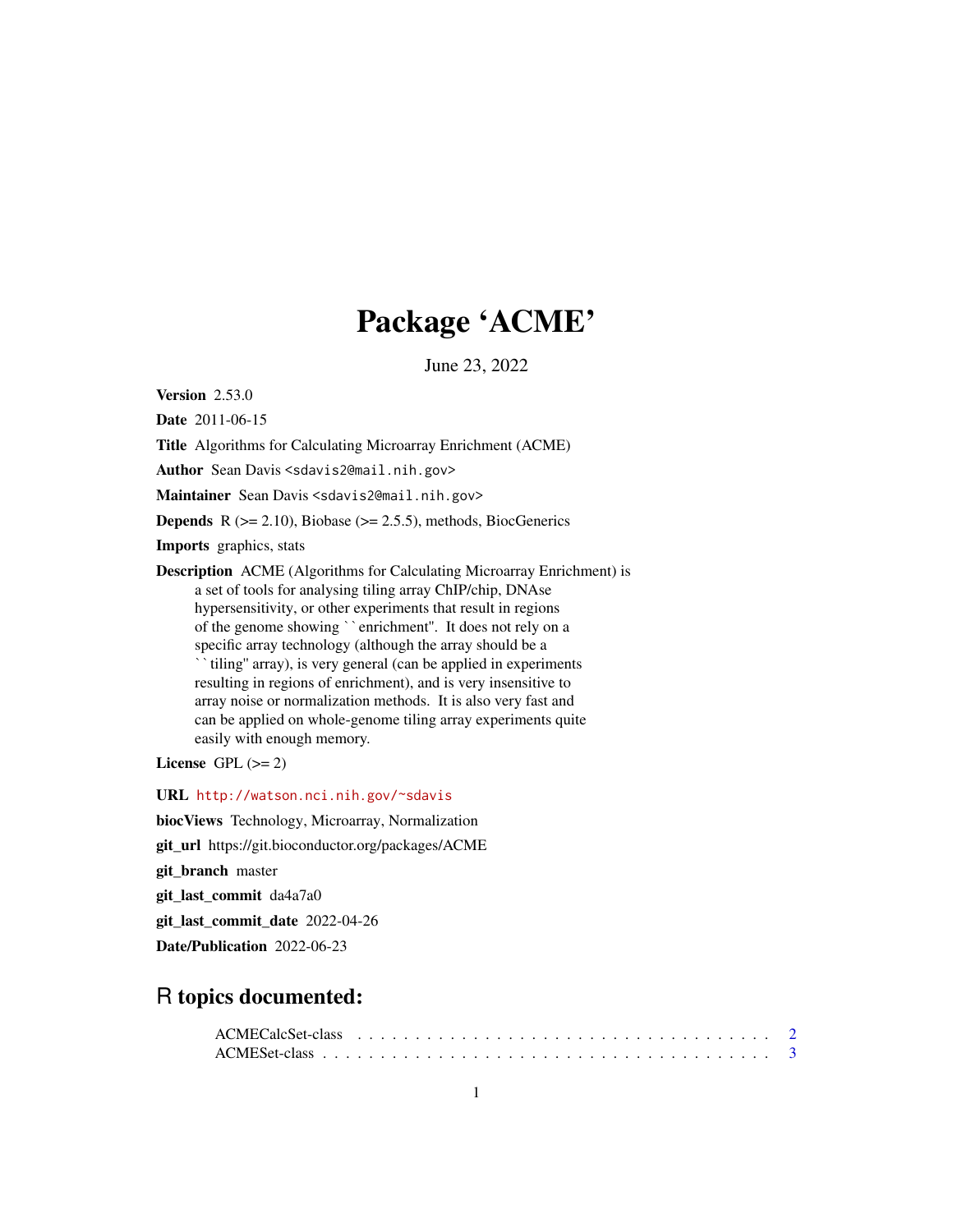#### <span id="page-1-0"></span>2 ACMECalcSet-class

| Index |                                                                                                           |  |  |  |  |  |  |  |  |  |  |  |  |  |  |  |  |  |
|-------|-----------------------------------------------------------------------------------------------------------|--|--|--|--|--|--|--|--|--|--|--|--|--|--|--|--|--|
|       |                                                                                                           |  |  |  |  |  |  |  |  |  |  |  |  |  |  |  |  |  |
|       |                                                                                                           |  |  |  |  |  |  |  |  |  |  |  |  |  |  |  |  |  |
|       |                                                                                                           |  |  |  |  |  |  |  |  |  |  |  |  |  |  |  |  |  |
|       |                                                                                                           |  |  |  |  |  |  |  |  |  |  |  |  |  |  |  |  |  |
|       |                                                                                                           |  |  |  |  |  |  |  |  |  |  |  |  |  |  |  |  |  |
|       | find Regions $\ldots \ldots \ldots \ldots \ldots \ldots \ldots \ldots \ldots \ldots \ldots \ldots \ldots$ |  |  |  |  |  |  |  |  |  |  |  |  |  |  |  |  |  |
|       |                                                                                                           |  |  |  |  |  |  |  |  |  |  |  |  |  |  |  |  |  |
|       | example.agff $\ldots \ldots \ldots \ldots \ldots \ldots \ldots \ldots \ldots \ldots \ldots \ldots \ldots$ |  |  |  |  |  |  |  |  |  |  |  |  |  |  |  |  |  |
|       |                                                                                                           |  |  |  |  |  |  |  |  |  |  |  |  |  |  |  |  |  |
|       |                                                                                                           |  |  |  |  |  |  |  |  |  |  |  |  |  |  |  |  |  |
|       |                                                                                                           |  |  |  |  |  |  |  |  |  |  |  |  |  |  |  |  |  |

<span id="page-1-1"></span>ACMECalcSet-class *Class "ACMECalcSet"*

#### **Description**

A subclass of [ACMESet](#page-2-1) that can also store the parameters and results of an ACME calculation

#### Objects from the Class

Objects can be created by calls of the form new("ACMECalcSet", assayData, phenoData, featureData, experimentData, annotation, cutpoints, threshold, exprs, vals, ...). In addition to the constraints defined by [ACMESet,](#page-2-1) this class can also hold the results (in the assayDataElement vals) and the threshold and cutpoints from an ACME do.aGFF.calc run

#### **Slots**

cutpoints: Object of class "numeric" The values of the cutpoints used in an analysis by do.aGFF.calc, one per sample.

threshold: Object of class "numeric" The threshold used in an analysis.

assayData: Object of class "AssayData". See [ExpressionSet](#page-0-0) for details.

phenoData: Object of class "AnnotatedDataFrame" See [ExpressionSet](#page-0-0) for details.

featureData: Object of class "AnnotatedDataFrame" See [ExpressionSet](#page-0-0) for details.

experimentData: Object of class "MIAME" See [ExpressionSet](#page-0-0) for details.

annotation: Object of class "character" See [ExpressionSet](#page-0-0) for details.

.\_\_classVersion\_: Object of class "Versions" See [ExpressionSet](#page-0-0) for details.

#### Extends

Class ["ACMESet"](#page-2-1), directly. Class ["ExpressionSet"](#page-0-0), by class "ACMESet", distance 2. Class ["eSet"](#page-0-0), by class "ACMESet", distance 3. Class ["VersionedBiobase"](#page-0-0), by class "ACMESet", distance 4. Class ["Versioned"](#page-0-0), by class "ACMESet", distance 5.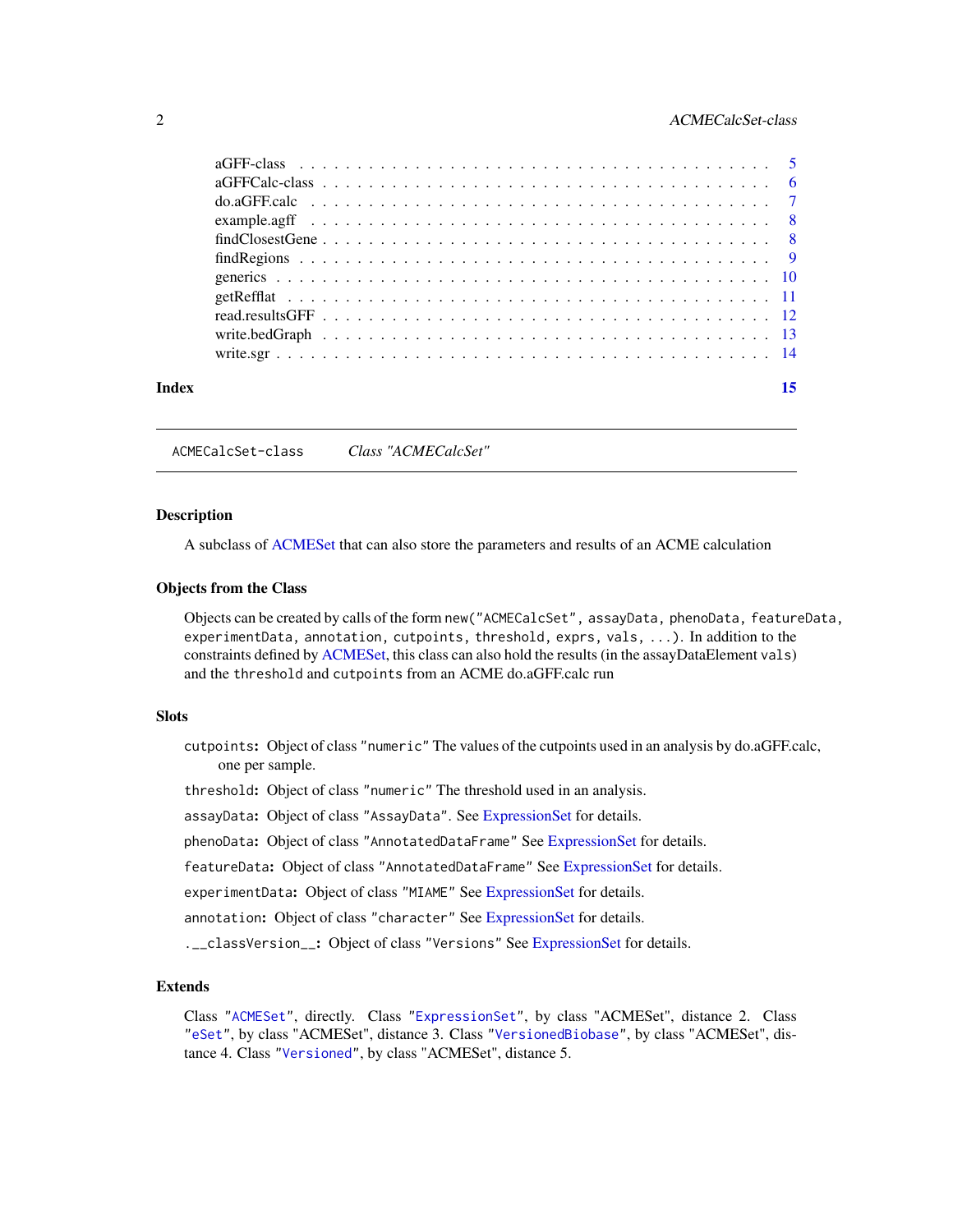#### <span id="page-2-0"></span>ACMESet-class 3

#### Methods

- cutpoints signature( $x =$  "ACMECalcSet"): A simple getter for the cutpoints.
- plot signature(x = "ACMECalcSet"): A convenience plotting method that also takes sample and chrom
- show signature(object = "ACMECalcSet"): A show method
- **threshold** signature( $x =$  "ACMECalcSet"): A simple getter for the threshold
- vals signature(x = "ACMECalcSet"): an accessor for the p-values from a run of do.aGFF.calc. Returns a matrix with samples in columns and probes in rows.

#### Author(s)

Sean Davis <sdavis2@mail.nih.gov>

#### See Also

[ACMESet](#page-2-1)

#### Examples

```
showClass("ACMECalcSet")
data(example.agff)
b <- do.aGFF.calc(example.agff,thresh=0.95,window=1000)
b
head(vals(b))
threshold(b)
cutpoints(b)
```
<span id="page-2-1"></span>ACMESet-class *Class "ACMESet"*

#### **Description**

An extension of ExpressionSet to deal with ACME data including chromosome locations

#### Objects from the Class

Objects can be created by calls of the form new("ACMESet", assayData, phenoData, featureData, experimentData, annotation, exprs, ...). The exprs assayDataElement stores the data. The featureData slot stores the chromosome location. In practice, the data.frame underlying the feature-Data MUST contain three columns named chromosome, start, and end; this is enforced by the class validity method.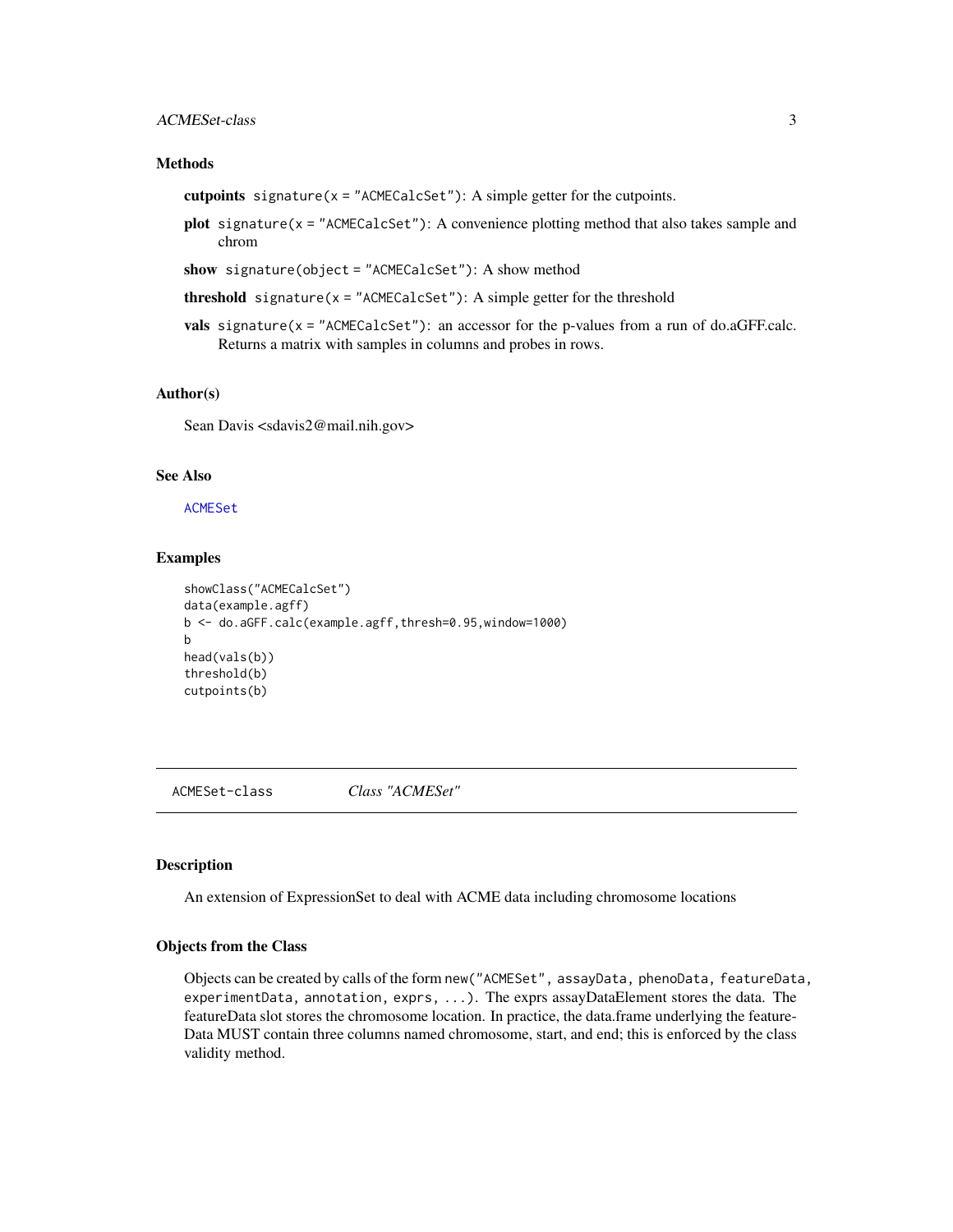#### <span id="page-3-0"></span>**Slots**

assayData: Object of class "AssayData". See [ExpressionSet](#page-0-0) for details.

phenoData: Object of class "AnnotatedDataFrame" See [ExpressionSet](#page-0-0) for details.

featureData: Object of class "AnnotatedDataFrame" See [ExpressionSet](#page-0-0) for details.

experimentData: Object of class "MIAME" See [ExpressionSet](#page-0-0) for details.

annotation: Object of class "character" See [ExpressionSet](#page-0-0) for details.

.\_\_classVersion\_: Object of class "Versions" See [ExpressionSet](#page-0-0) for details.

#### Extends

Class ["ExpressionSet"](#page-0-0), directly. Class ["eSet"](#page-0-0), by class "ExpressionSet", distance 2. Class ["VersionedBiobase"](#page-0-0), by class "ExpressionSet", distance 3. Class ["Versioned"](#page-0-0), by class "ExpressionSet", distance 4.

#### **Methods**

- chromosome signature(object = "ACMESet"): Accessor for the chromosome. Returns a vector of chromosomes.
- end signature( $x =$  "ACMESet"): Accessor for the end location for a probe. If that is not known, this could be set to the same value as the start location.
- plot signature(x = "ACMESet"): A convenience plotting method that takes a sample name and chrom as well.
- start signature( $x =$ "ACMESet"): Accessor for the start location for a probe.

#### Author(s)

Sean Davis <sdavis2@mail.nih.gov>

#### See Also

[ExpressionSet](#page-0-0), [ACMECalcSet](#page-1-1)

```
showClass("ACMESet")
data(example.agff)
example.agff
head(chromosome(example.agff))
head(start(example.agff))
head(end(example.agff))
```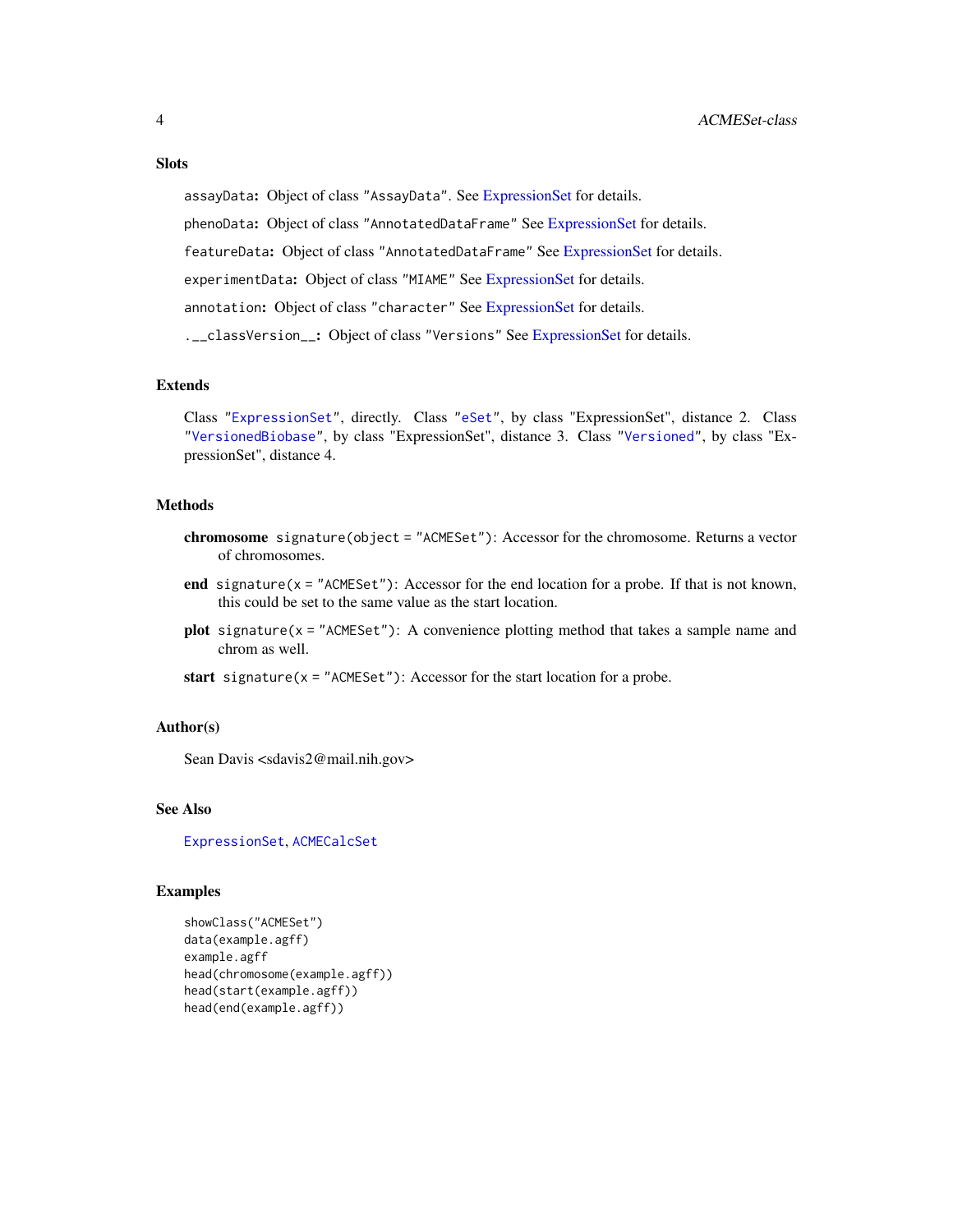#### <span id="page-4-1"></span><span id="page-4-0"></span>Description

The GFF format is quite versatile while remaining simple. This class simply stores the annotation associated with a set of GFF files from the same regions of the genome along with some information about the samples from which the data came and the data (from the "score" column of the GFF file) themselves.

#### Objects from the Class

Objects can be created by calls of the form new("aGFF", ...). Also, the read.resultsGFF() function returns aGFF objects.

#### Slots

- annotation: Object of class "data.frame" with two columns absolutely necessary, "Chromosome" and "Location". Other columns can be included.
- data: Object of class "matrix" of the same number of rows as the annotation slot and the same number of columns as the number of rows in the samples slot, containing data for later analysis

samples: Object of class "data.frame" for describing the samples, one row per sample

#### Methods

**plot** signature( $x = "aGFF"$ ): to plot a region along the genome.

print signature( $x =$  "aGFF"): simple method to display summary of aGFF object

show signature(object = "aGFF"): simple method to display summary of aGFF object

#### Author(s)

Sean Davis

#### See Also

[read.resultsGFF](#page-11-1) and[aGFFCalc-class](#page-5-1)

```
# Load an example
data(example.agff)
example.agff
```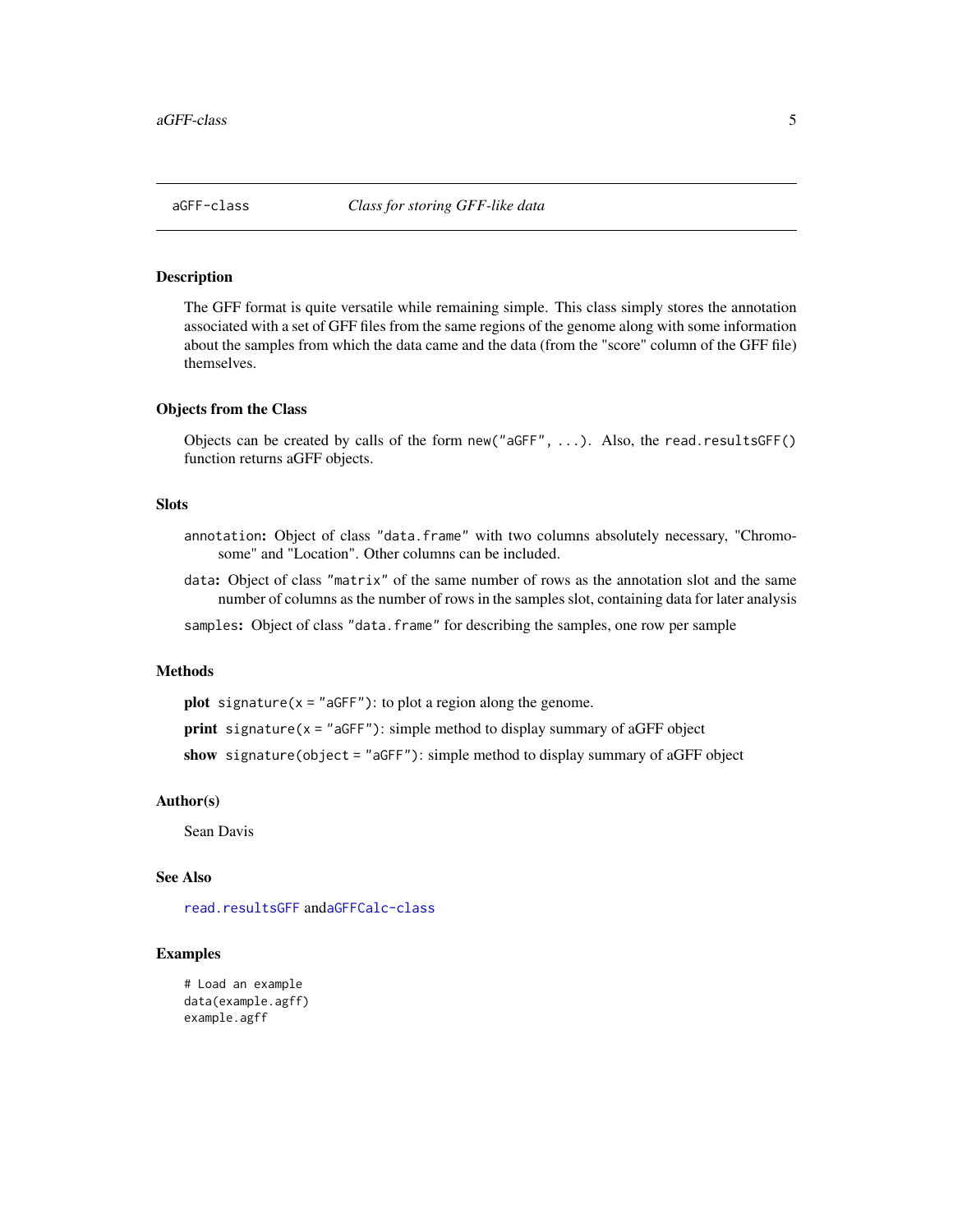<span id="page-5-1"></span><span id="page-5-0"></span>aGFFCalc-class *Class "aGFFCalc"*

#### **Description**

Store results of ACME calculations

#### Objects from the Class

Objects can be created by calls of the form new("aGFFCalc", ...).

#### Slots

call: Object of class "call", contains the exact call to do.aGFF.calc, for historical purposes

threshold: Object of class "numeric", the threshold used in the calculation

- cutpoints: Object of class "numeric", the data value above which probes were considered positive
- vals: Object of class "matrix", equivalent in size to the original data matrix, containing the calculated p-values from the ACME algorithm
- annotation: Object of class "data.frame", currently a copy of the original annotation, possibly reordered in chromosome order

data: Object of class "matrix", the original data, possibly reordered

samples: Object of class "data.frame", sample metadata

#### **Extends**

Class "aGFF", directly.

#### Methods

```
plot signature(x ="aGFFCalc", ask=FALSE): plot the results of an ACME calculation
print signature(x ="aGFFCalc"): brief overview of the object
show signature(object = "aGFFCalc"): brief overview of the object
```
#### Author(s)

Sean Davis <sdavis2@mail.nih.gov>

#### See Also

[do.aGFF.calc](#page-6-1), [aGFF-class](#page-4-1)

```
data(example.agff)
example.agffcalc <- do.aGFF.calc(example.agff,window=1000,thresh=0.9)
example.agffcalc
```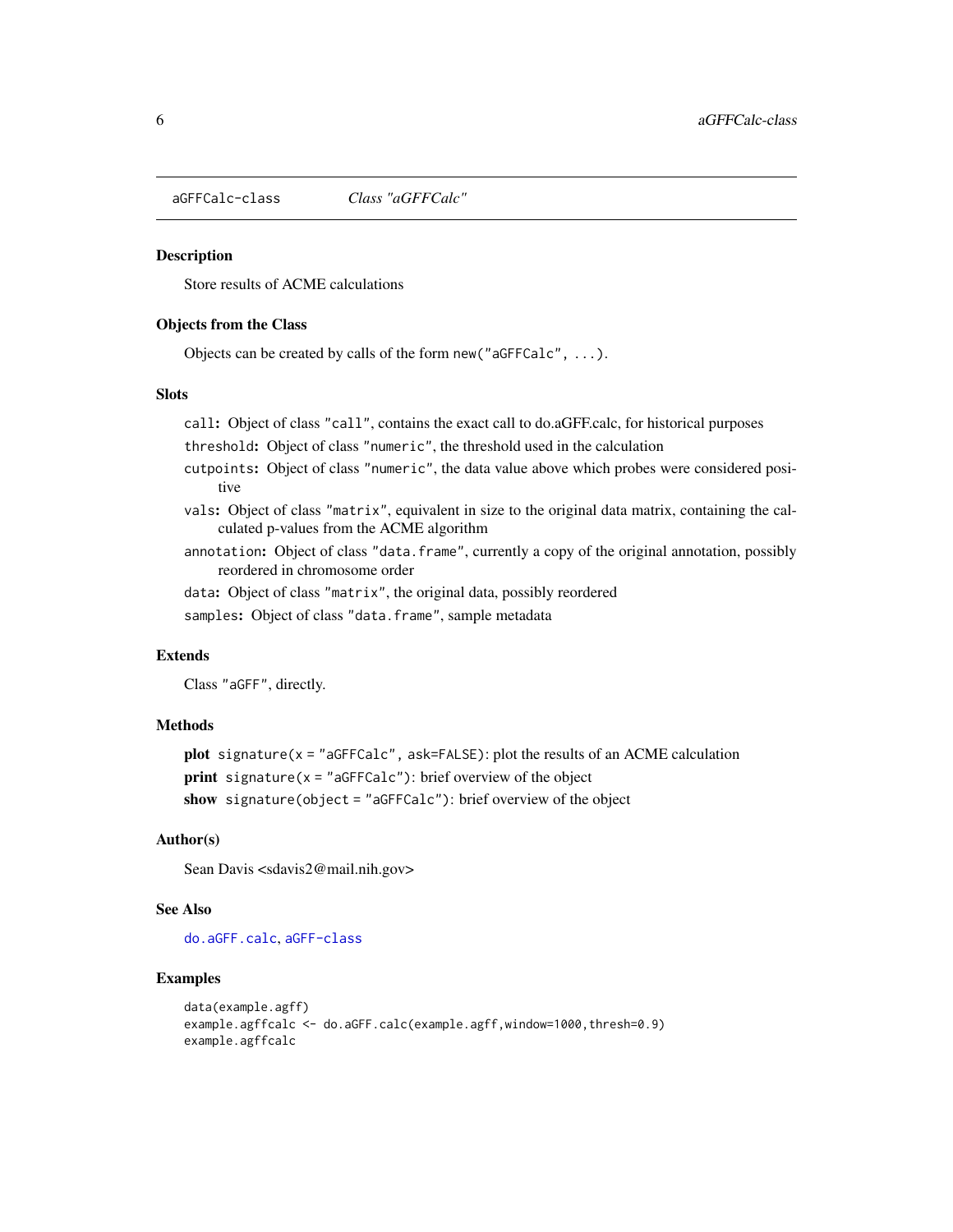<span id="page-6-1"></span><span id="page-6-0"></span>

#### Description

This function performs the moving window chi-square calculation. It is written in C, so is quite fast.

#### Usage

do.aGFF.calc(x, window, thresh)

#### Arguments

| x      | An aGFF class object                                                                                          |
|--------|---------------------------------------------------------------------------------------------------------------|
| window | An integer value, representing the number of basepairs to include in the win-<br>dowed chi-square calculation |
| thresh | The quantile of the data distribution for each sample that will be used to classify<br>a probe as positive    |

#### Details

A window size on the order of 2-3 times the average size of fragments from sonication, digestion, etc. and containing at least 8-10 probes is the recommended size. Larger size windows are probably more sensitive, but obviously reduce the accuracy with which boundaries of signal can be called.

A threshold of between 0.9 and 0.99 seems empirically to be adequate. If one plots the histogram of data values and there is an obvious better choice (such as a bimodal distribution, with one peak representing enrichment), a more data-driven approach may yield better results.

#### Value

An object of class aGFFCalc

#### Author(s)

Sean Davis <sdavis2@mail.nih.gov>

```
data(example.agff)
example.agffcalc <- do.aGFF.calc(example.agff,window=1000,thresh=0.9)
example.agffcalc
```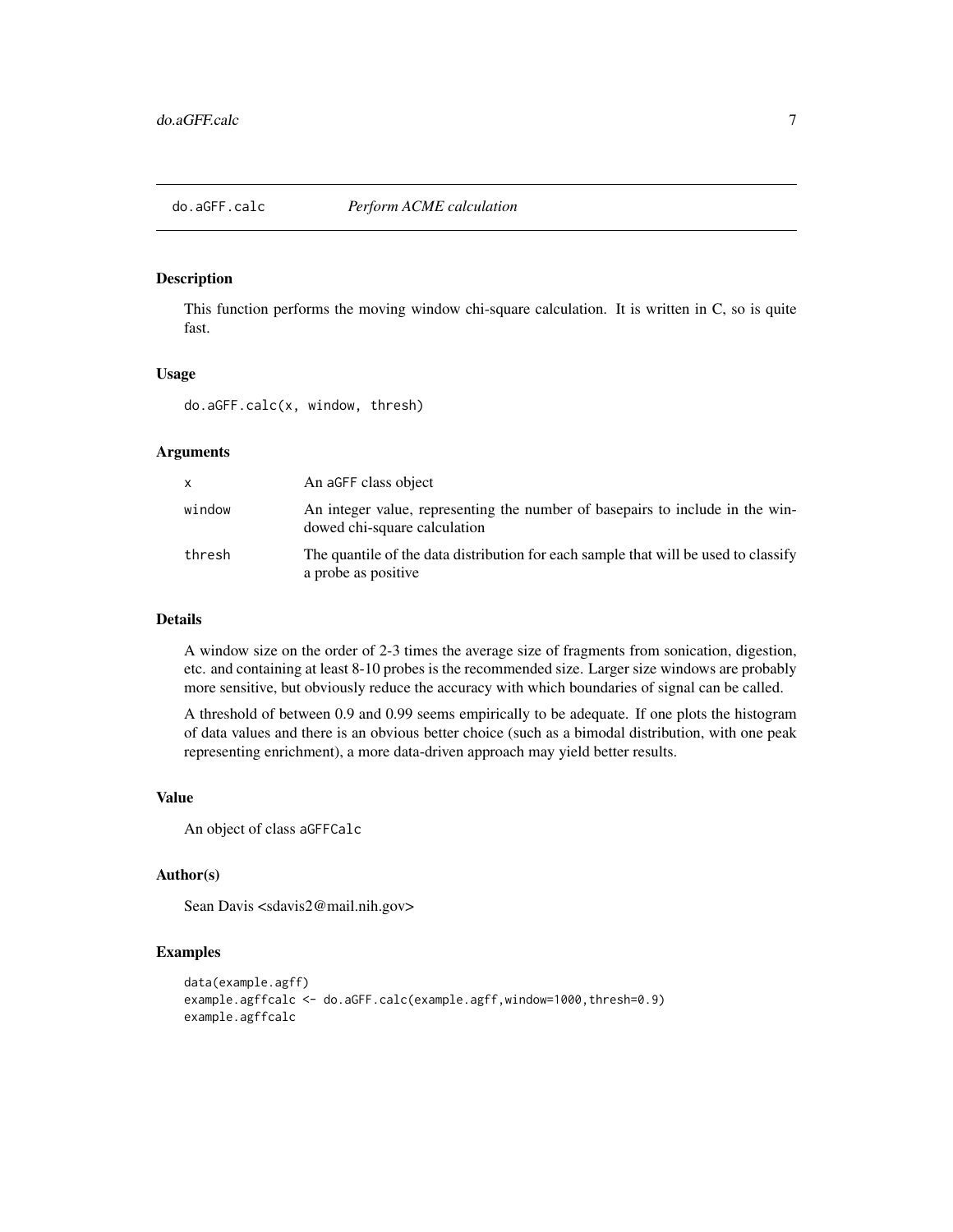<span id="page-7-0"></span>

#### Description

An ACMESet data structure from two Nimblegen arrays, custom tiled to include multiple HOX genes.

#### Usage

```
data(example.agff)
```
#### Format

The format is: chr "example.agff"

#### Source

From Scacheri et al., Plot Genet, 2006. Pubmed ID 16604156

#### Examples

```
data(example.agff)
example.agff
```
<span id="page-7-1"></span>findClosestGene *Find closest refseq gene*

#### Description

This function is used to find the nearest refseq transcript(s) to a point in the genome specified. Note that it is limited to the refseq transcripts listed at genome.ucsc.edu, where this function goes for information.

#### Usage

```
findClosestGene(chrom, pos, genome = "hg17", position = "txStart")
```
#### Arguments

| chrom    | Usually specified like 'chr1', 'chr2', etc.                                               |
|----------|-------------------------------------------------------------------------------------------|
| pos      | A position in base pairs in the genome                                                    |
| genome   | Something like 'hg16', 'hg17', 'mm6', etc.                                                |
| position | The location to measure distance from: one of 'txStart', 'txEnd', 'cdsStart',<br>'cdsEnd' |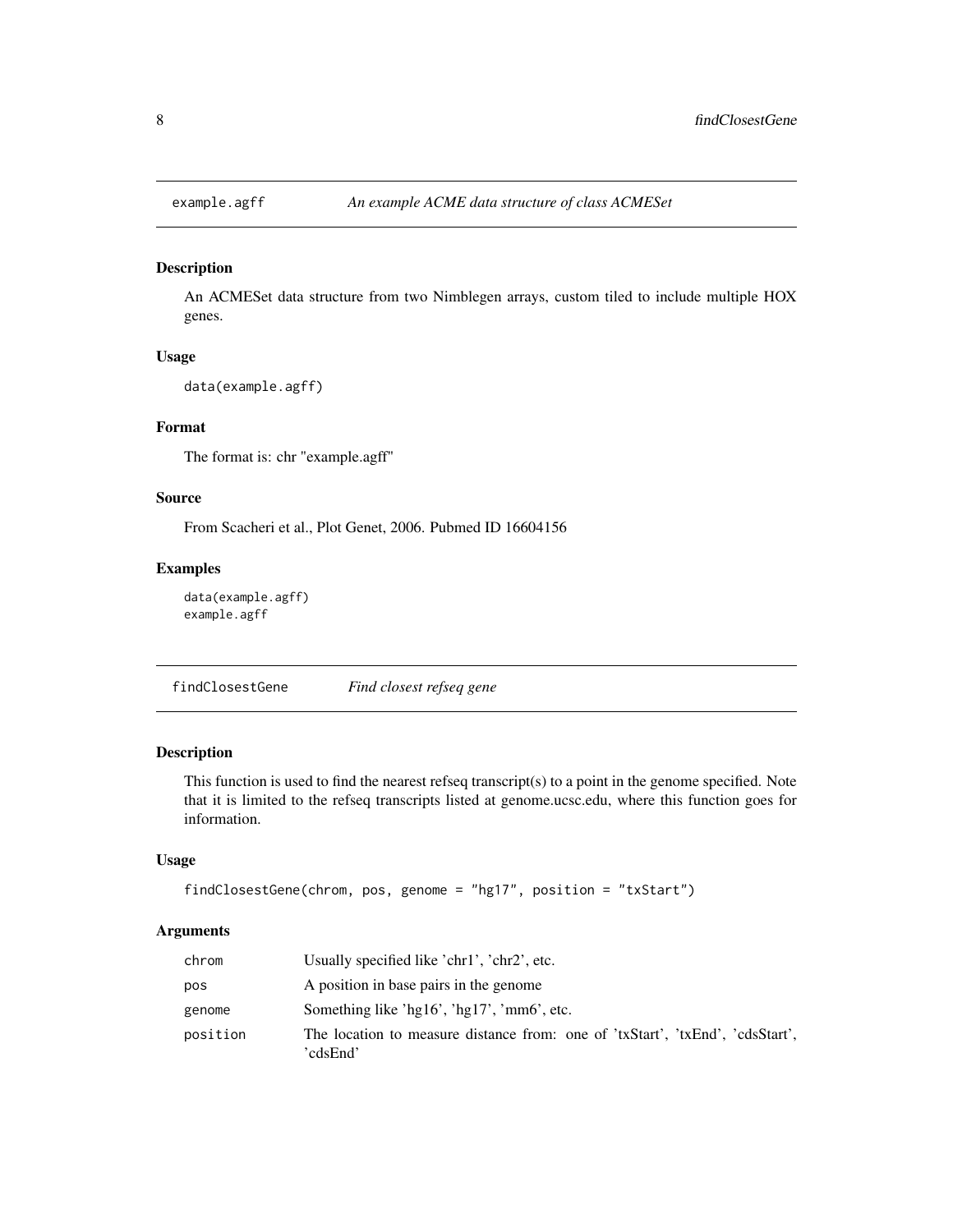#### <span id="page-8-0"></span>findRegions 9

#### Details

The first time the function is run, it checks to see if the refflat table for the given genome is present in the package environment. If not, it downloads it to the /tmp directory and gunzips it (using [getRefflat.](#page-10-1) It is then stored so that in future calls, there is no re-download required.

#### Value

A data frame with the gene name, refseq id(s), txStart, txEnd, cdsStart, cdsEnd, exon count, and distance. Note that distance is measured as pos-position, so negative values mean that the point in the gene is to the left of the point specified in the function call (with the p-tel on the left).

#### Note

The function may return more than one transcript, as several transcripts may have the same start site

#### Author(s)

Sean Davis <sdavis2@mail.nih.gov>

#### Examples

findClosestGene('chr1',100000000,'hg17')

findRegions *Find all regions in data above p-value threshold*

#### **Description**

After the ACME calculation, each probe is associated with a p-value of enrichment. However, one often wants the contiguous regions associated with runs of p-values above a given p-value threshold.

#### Usage

findRegions(x, thresh =  $1e-04$ )

#### Arguments

| x      | An ACMESetCalc object |
|--------|-----------------------|
| thresh | The p-value threshold |

#### Details

Runs of p-values above the p-value threshold will be reported as one "region". These can be used for downstream analyses, export to browsers, submitted for transcription factor binding enrichment analyses, etc.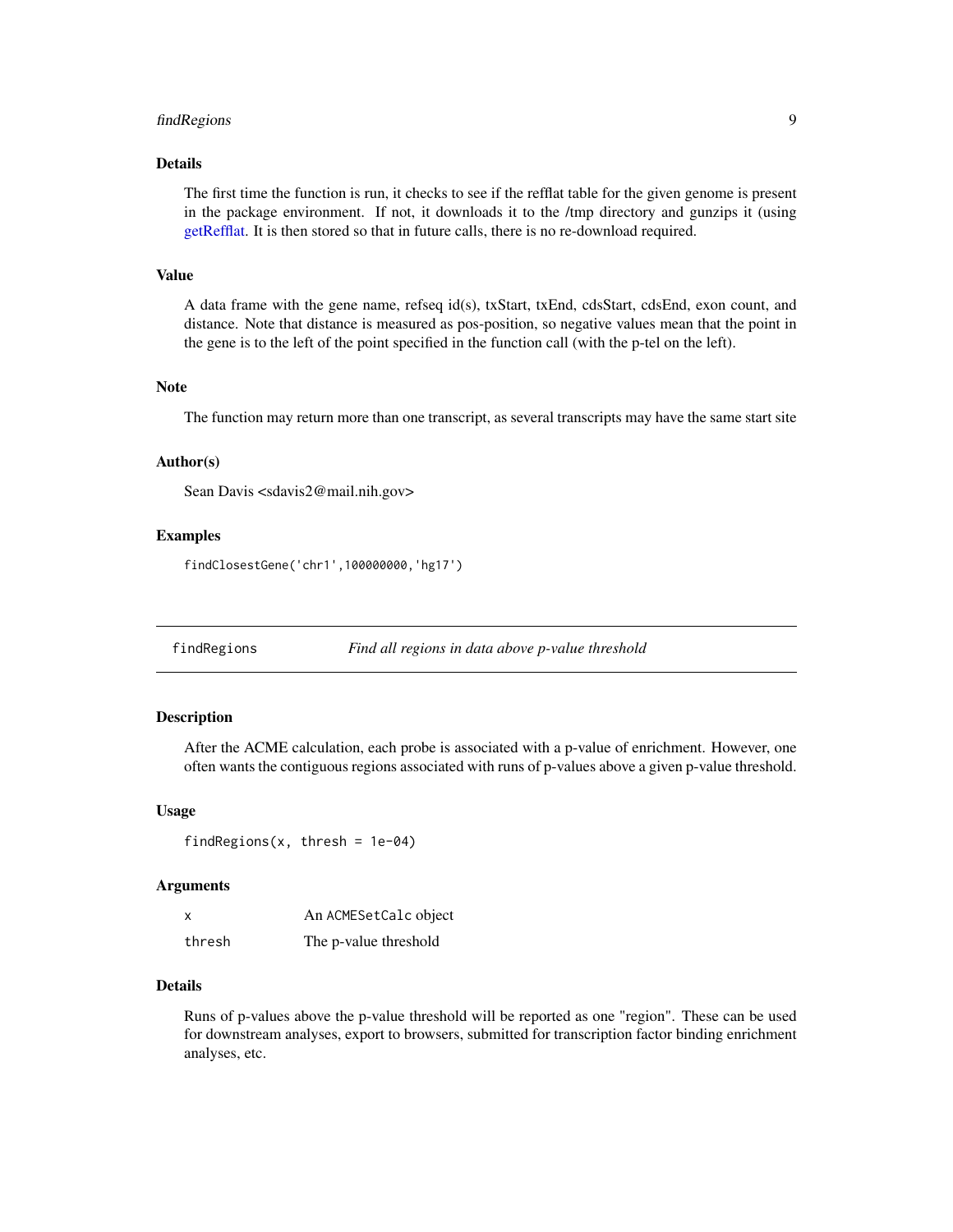#### <span id="page-9-0"></span>Value

A data frame with these columns:

| Length     | The length of the region in probes                                                                                                 |
|------------|------------------------------------------------------------------------------------------------------------------------------------|
| TF         | Either TRUE or FALSE; TRUE regions represent regions of enrichment while<br>FALSE regions are the regions between the TRUE regions |
| StartInd   | The starting Index of the region                                                                                                   |
| EndInd     | The ending Index of the region                                                                                                     |
| Sample     | The sample containing the region                                                                                                   |
| Chromosome | The Chromosome of the region                                                                                                       |
| Start      | The starting basepair of the region                                                                                                |
| End        | The ending basepair of the region                                                                                                  |
| Median     | The median p-value in the region                                                                                                   |
| Mean       | The mean p-value in the region                                                                                                     |
|            |                                                                                                                                    |

#### Author(s)

Sean Davis <sdavis2@mail.nih.gov>

#### See Also

[do.aGFF.calc](#page-6-1), [findClosestGene](#page-7-1)

#### Examples

```
data(example.agff)
example.agffcalc <- do.aGFF.calc(example.agff,window=1000,thresh=0.9)
foundregions <- findRegions(example.agffcalc,thresh=0.001)
foundregions[1:6,]
```
generics *Generics defined within ACME*

#### Description

See methods descriptions for details.

#### Usage

```
vals(x, \ldots)chromosome(object, ...)
end(x, \ldots)start(x, \ldots)plot(x, y, ...)
cutpoints(x, ...)
threshold(x, ...)
```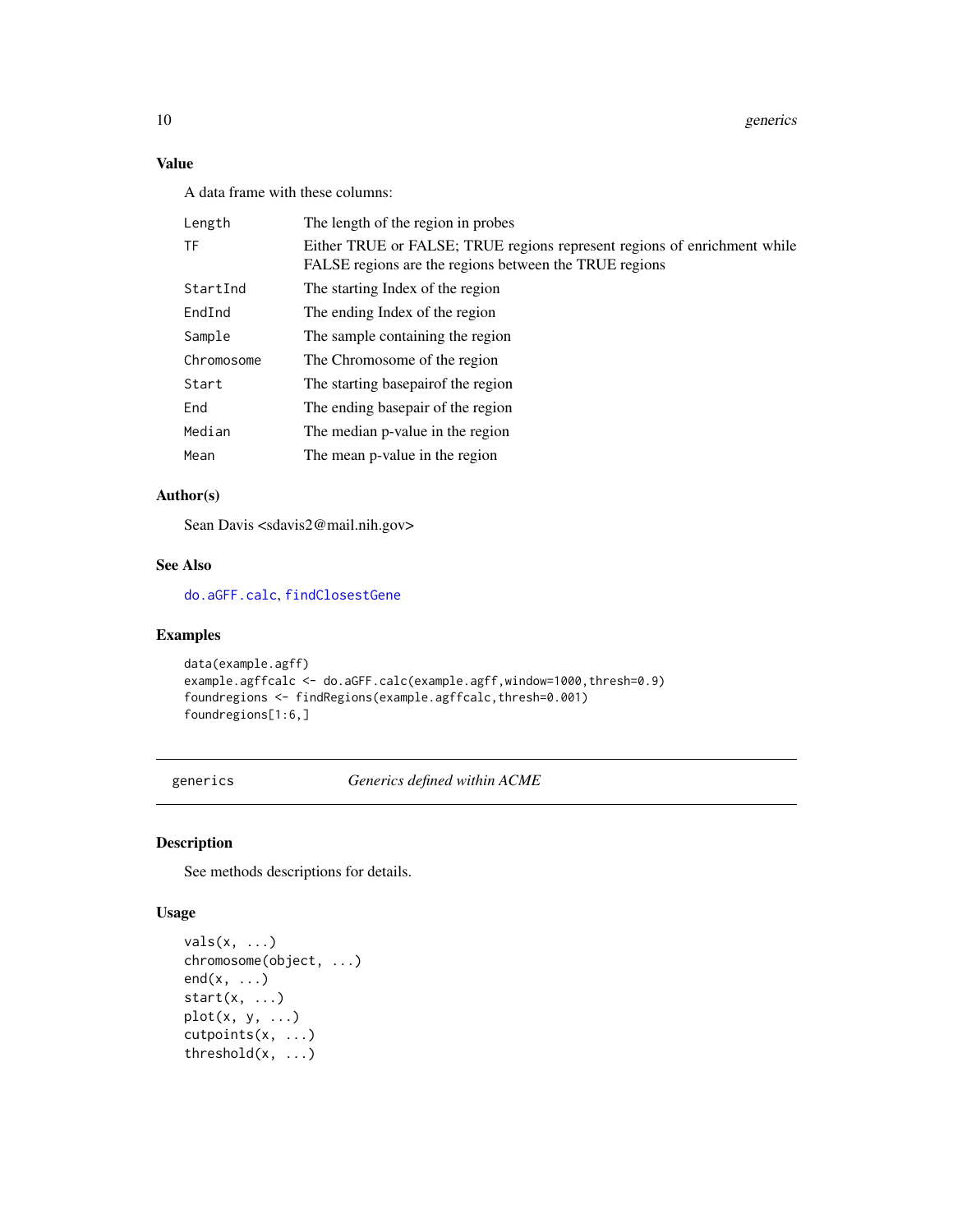#### <span id="page-10-0"></span>getRefflat 11

#### Arguments

| X        | An ACMESet or ACMECalcSet object (for cutpoints and threshold) |
|----------|----------------------------------------------------------------|
| object   | An ACMESet or ACMECalcSet object (for cutpoints and threshold) |
| <b>V</b> | Treated as missing for plotting these types of objects         |
| $\cdot$  | Passed into method                                             |

### Details

These are all getters for ACMESet and ACMECalcSet objects.

#### Value

See methods descriptions for details

#### Author(s)

Sean Davis <sdavis2@mail.nih.gov>

#### See Also

#### [ACMESet,](#page-2-1) [ACMECalcSet](#page-1-1)

#### Examples

```
data(example.agff)
head(chromosome(example.agff))
head(end(example.agff))
head(start(example.agff))
```
<span id="page-10-1"></span>getRefflat *Get the refflat table from ucsc for the given genome*

#### Description

Fetches the refflat table from ucsc, stores in temp dir and then gunzips it and reads it in.

#### Usage

getRefflat(genome = "hg17")

#### Arguments

genome The genome code from ucsc, like 'hg16', 'mm6', etc.

#### Value

A data frame mirroring the UCSC table structure.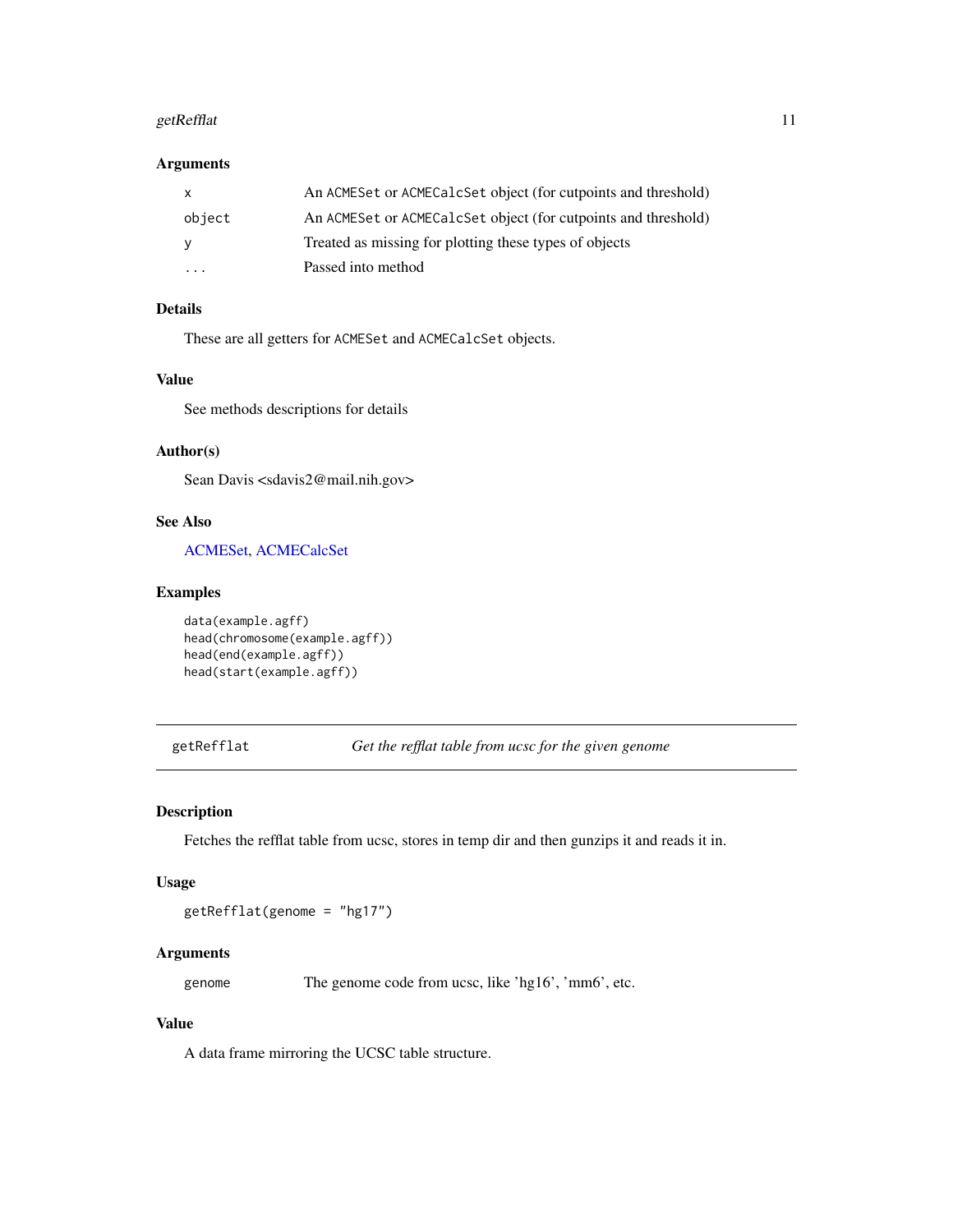#### Author(s)

Sean Davis <sdavis2@mail.nih.gov>

#### References

http://genome.ucsc.edu

#### See Also

[findClosestGene](#page-7-1)

#### Examples

rf <- getRefflat('hg17')

<span id="page-11-1"></span>read.resultsGFF *Read Nimblegen GFF files*

#### Description

A GFF format file is a quite flexible format for storing genomic data. Nimblegen uses these format files as one format for making chip-chip data available. This function reads these files, one per experiment and creates a resulting aGFF-class object.

#### Usage

```
read.resultsGFF(fnames, path = ".", samples = NULL, notes = NULL, skip = 0, sep = "\t", quote = "\"", ...)
```
#### Arguments

| fnames   | A vector of filenames                                                                                       |
|----------|-------------------------------------------------------------------------------------------------------------|
| path     | The path to the filenames                                                                                   |
| samples  | A data frame containing sample information, one row per sample, in the same<br>order as the files in fnames |
| notes    | A character vector for notes-not currently stored                                                           |
| skip     | Number of lines to skip if the file contains a header                                                       |
| sep      | The field separator-should be a tab character for gff files, but can be set if nec-<br>essary.              |
| quote    | The text quote character-again not used for gff file, typically                                             |
| $\cdots$ | $\cdots$                                                                                                    |

#### Details

The output is an ACMESet object.

<span id="page-11-0"></span>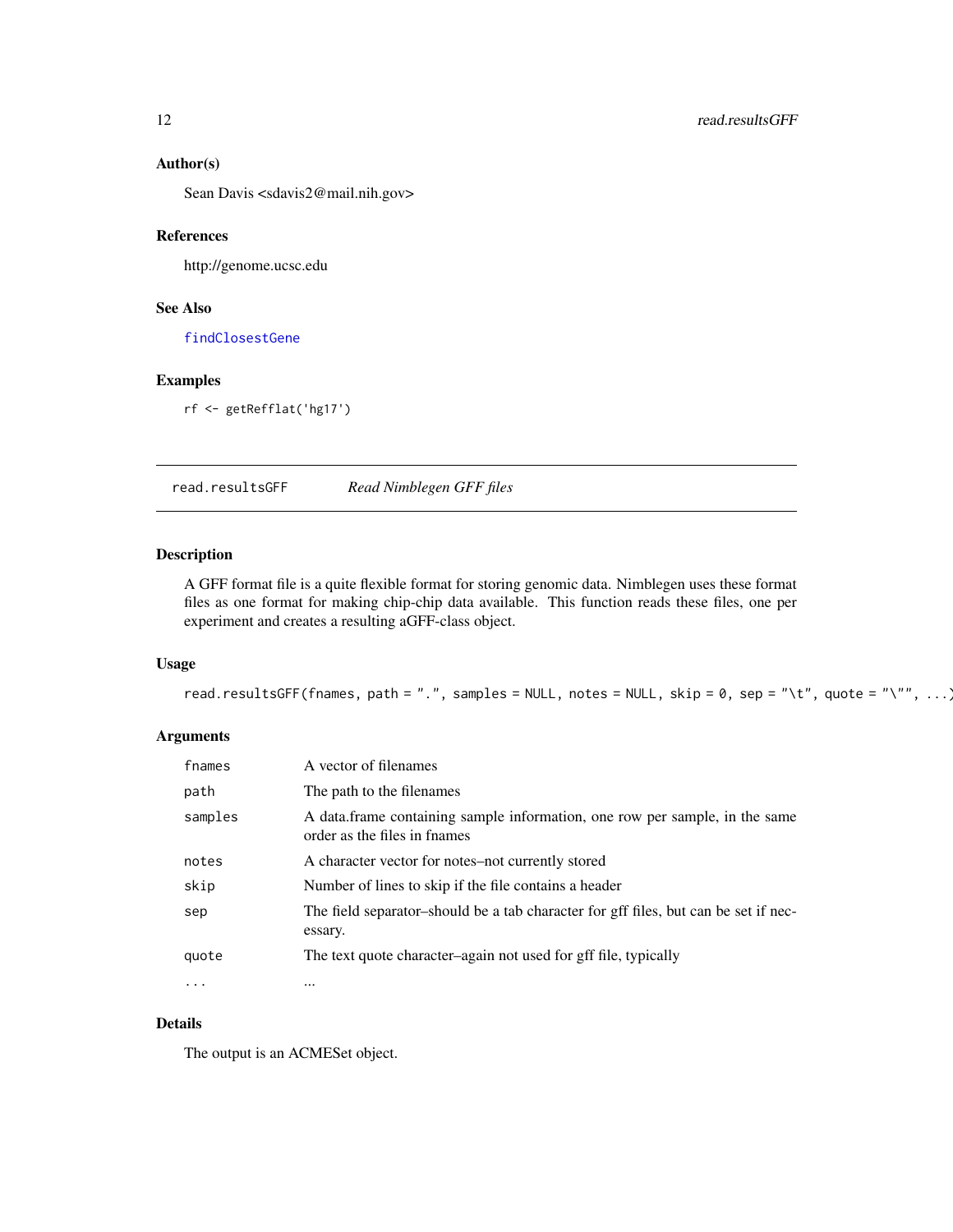#### <span id="page-12-0"></span>write.bedGraph 13

#### Value

A single ACMESet object.

#### Author(s)

Sean Davis <sdavis2@mail.nih.gov>

#### References

http://www.sanger.ac.uk/Software/formats/GFF/

#### See Also

[ACMESet](#page-2-1)

#### Examples

```
datdir <- system.file('extdata',package='ACME')
fnames <- dir(datdir)
example.agff <- read.resultsGFF(fnames,path=datdir)
```
write.bedGraph *Write bedGraph format tracks for UCSC genome browser*

#### Description

Generate bedGraph format files for the UCSC genome browser. This function will write the bed-Graph files associated with a aGFFcalc object. There will be either one or two files (default two) representing the raw data and the calculated data (which is output as  $-log10(val)$  for visualization purposes for EACH sample).

#### Usage

```
write.bedGraph(x, raw = TRUE, vals = TRUE, directory = ".")
```
#### Arguments

| $\mathsf{x}$ | An ACMESet or ACMECalcSet object                    |
|--------------|-----------------------------------------------------|
| raw          | Boolean. Create a file for the raw data?            |
| vals         | Boolean. Create a file for the calculated p-values? |
| directory    | Give a directory for storing the files              |

#### Author(s)

Sean Davis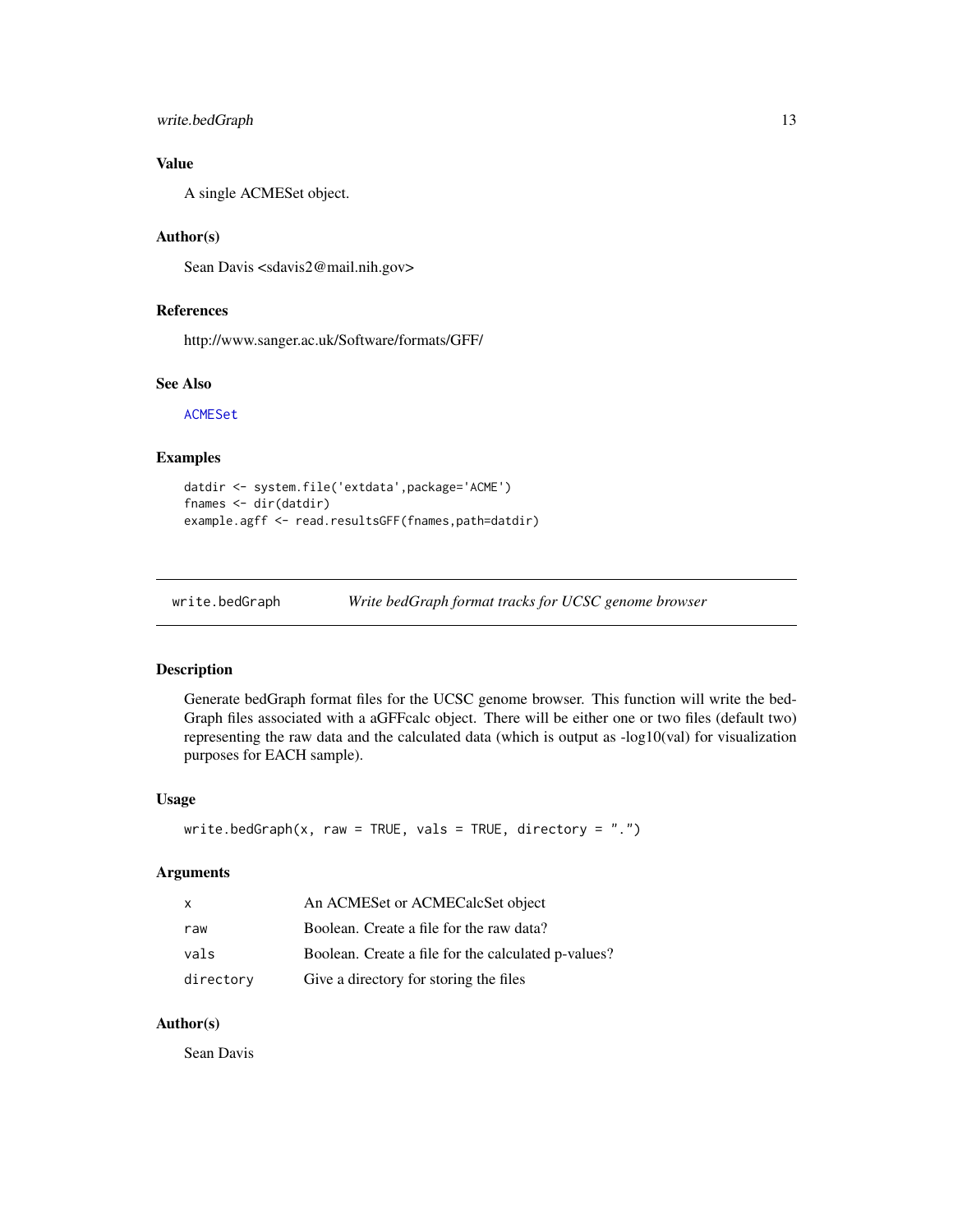#### Examples

```
data(example.agff)
write.bedGraph(example.agff)
```
write.sgr *Write Affy IGB .sgr format files*

#### Description

The affy Integrated Genome Browser (IGB) is a powerful, fast browser for genomic data. The file format is simple (three columns: chromosome, location, and score) to generate. This function will write the sgr files associated with a aGFFcalc object. There will be either one or two files (default two) representing the raw data and the calculated data (which is output as  $-log10(val)$  for visualization purposes).

#### Usage

write.sgr(x, raw = TRUE, vals = TRUE, directory =  $".")$ 

#### Arguments

| $\mathsf{x}$ | An ACMESet or ACMECalcSet object                    |
|--------------|-----------------------------------------------------|
| raw          | Boolean. Create a file for the raw data?            |
| vals         | Boolean. Create a file for the calculated p-values? |
| directory    | Give a directory for storing the files              |

#### Author(s)

Sean Davis

```
data(example.agff)
write.sgr(example.agff)
```
<span id="page-13-0"></span>